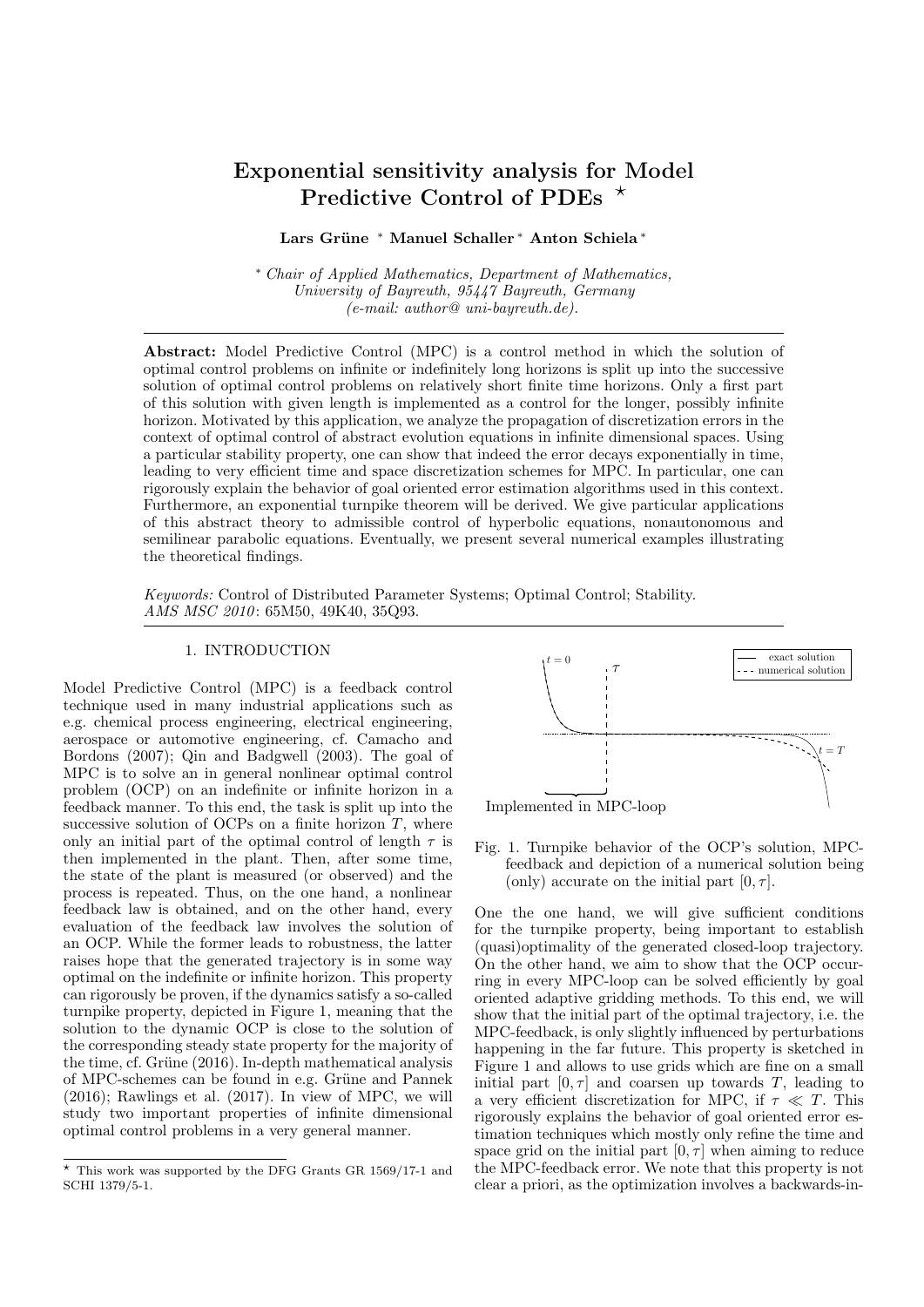time adjoint equation, which could propagate perturbations from close to the end time towards the initial part.

In this extended abstract we will recall some of the results obtained in Grüne et al.  $(2019a)$  and Grüne et al.  $(2019b)$ considering the linear quadratic setting and accompany them with novel results concerning nonlinear dynamics and numerical examples.

## 2. LINEAR ABSTRACT SCALING THEOREMS

We will first consider the case of a linear quadratic optimal control problem:

$$
\min \frac{1}{2} \int_0^T \|C(x - x_d)\|_Y^2 + \|R(u - u_d)\|_U^2
$$
  
s.t.  $x' = Ax + Bu + f$ ,  $x(0) = x_0$ . (1)

We assume that A generates a C0-semigroup on a Hilbert space X with norm denoted by  $\|\cdot\|$ ,  $x_0 \in X$ ,  $f \in$  $\overline{L}_1(0,T;X)$  and  $C \in L(X,Y)$ ,  $B \in L(\overline{U},X)$ ,  $R \in L(\overline{U},U)$ with  $||Ru||_U \geq \gamma ||u||^2$  for  $\gamma > 0$ , where U and Y are Hilbert spaces. We will discuss possible generalizations of this setting at the end of this section in Remark 1.

Formally, after elimination of the control via  $u =$  $(R^*R)^{-1}B^*\lambda + u_d$ , the first order optimality conditions read

$$
\underbrace{\begin{pmatrix} C^*C & -\frac{d}{dt} - A^* \\ 0 & E_T \\ \frac{d}{dt} - A & -BQ^{-1}B^* \\ E_0 & 0 \end{pmatrix}}_{=:M} \begin{pmatrix} x \\ \lambda \end{pmatrix} = \underbrace{\begin{pmatrix} C^*Cx_d \\ 0 \\ Bu_d + f \\ x_0 \end{pmatrix}}_{=:I},
$$

where  $E_t x = x(t)$  is a time evaluation operator. We will base our analysis on the couple  $(x, \lambda)$  solving this equation.

Perturbations decay exponentially. Consider a perturbed solution, solving

$$
M\begin{pmatrix} \tilde{x} \\ \tilde{\lambda} \end{pmatrix} = l + \varepsilon,
$$

 $u = (R^*R)^{-1}B^*\tilde{\lambda} + u_d$  where  $\varepsilon$  is a perturbation bounded by  $||e^{-\mu t}\varepsilon(t)||_{L_1(0,T;X)} \leq \rho$  with  $\rho > 0$ . This perturbation resembles the residual in function space of a discrete solution, i.e. it reflects the local discretization error; if  $\varepsilon$  is large at a time instance, this means that the grid is coarse and vice versa. The exponential scaling in the  $L_1(0,T;X)$ norm allows for exponentially increasing perturbations  $\varepsilon$ which model grid coarsening exponentially towards T.

Theorem 1. Let  $(A, B)$  be exp. stabilizable and  $(A, C)$  be exp. detectable. Then there is  $c, \mu > 0$  independent of T such that

$$
||e^{-\mu t}\begin{pmatrix} x(t) - \tilde{x}(t) \\ u(t) - \tilde{u}(t) \\ \lambda(t) - \tilde{\lambda}(t) \end{pmatrix}|| \le c\rho \quad \text{for all } t \in [0, T].
$$

The interpretation of this theorem is as follows: Consider perturbations which e.g. increase exponentially in time with rate less than  $\mu$ , i.e. the estimate  $||e^{-\mu t}\varepsilon(t)||_{L_2(0,T;X)} \le$  $\rho$  is satisfied. Then, the effect of this exponentially increasing perturbation on the optimal triple is of local nature, i.e. for t small,  $x(t) - \tilde{x}(t)$  is small as the scaling term  $e^{-\mu t}$ approaches one. This means, that perturbations happening

in the far future have a negligible effect on the MPCfeedback if  $\tau \ll T$ .

An exponential turnpike property. Under the very same stabilizability assumptions, an exponential turnpike property can be derived. To this end, to ensure the existence of optimal steady states, we assume  $x_d$ ,  $u_d$  and f to be independent of time. We denote by  $(\bar{x}, \bar{u})$  the optimal steady state solving

$$
\begin{pmatrix} C^*C & -A^* \\ -A & -BQ^{-1}B^* \end{pmatrix} \begin{pmatrix} \bar{x} \\ \bar{\lambda} \end{pmatrix} = \begin{pmatrix} C^*Cx_d \\ Bu_d + f \end{pmatrix},
$$

and  $\bar{u} = (R^*R)^{-1}B^*\bar{\lambda} + u_d.$ 

Theorem 2. Let  $(A, B)$  be exp. stabilizable and  $(A, C)$  be exp. detectable. Then there is  $c, \mu > 0$  independently of T such that

$$
\|\begin{pmatrix} x(t) - \bar{x} \\ u(t) - \bar{u} \\ \lambda(t) - \bar{\lambda} \end{pmatrix}\| \le c(e^{\mu t} + e^{-\mu(T-t)}) \quad \text{for all } t \in [0, T].
$$

Remark 1. The results from Theorem 1 and 2 can be refined by assuming more structure, i.e. A generating an analytic semigroup, cf. Grüne et al. (2019a). In this case, maximal parabolic regularity can be used to reduce the spatial regularity assumptions on the perturbations and to obtain estimates in Sobolev norms. Second, using a slightly stronger notion of stability, Theorem 1 can be extended to non-autonomous equations, where  $A = A(t)$ . Third, boundedness of control and observation operators B and C can be replaced by a weaker property, namely admissibility, cf. (Grüne et al., 2019b, Section 5). Finally, the initial condition on  $x$  can be accompanied by a terminal condition  $x(T) = x_T$  for  $x_T \in X$ , if  $(A, B)$  is exactly controllable, cf. (Grüne et al., 2019b, Section 7).

### 3. NONLINEAR DYNAMICS

First, we give an alternative interpretation of Theorem 1 and 2: Under stabilizability and detectability assumptions, the operator  $M$  is invertible in scaled spaces, and the constants involved are independent of the time horizon. We will use this property to generalize the theory to nonlinear parabolic equations. In order to keep the presentation simple, we will introduce nonlinearity to the OCP via adding a monotone decreasing nonlinearity  $f(x)$ , e.g.  $f(x) = -x^3$ , leading to the following dynamics

$$
x' = Ax + f(x) + Bu \qquad x(0) = x_0.
$$

We will study  $(1)$  with these nonlinear dynamics. Deriving first order optimality conditions leads, again after elimination of the control to the nonlinear system of equations at the optimal pair  $z := (x, \lambda)$ 

$$
\underbrace{\begin{pmatrix} C^*Cx - \frac{d}{dt}\lambda - A^*\lambda - f'(x)\lambda \\ E_T\lambda \\ \frac{d}{dt}x - Ax - f(x) - BQ^{-1}B^*\lambda \\ E_0x \\ \vdots \\ E_M(z) \end{pmatrix}}_{=:M(z)} = \underbrace{\begin{pmatrix} C^*Cx_d \\ 0 \\ Bu_d \\ x_0 \end{pmatrix}}_{=:l}.
$$
 (2)

We will now apply an implicit function theorem to the nonlinear function  $G(x, \varepsilon) := M(z) - l - \varepsilon$ . First, we observe that z solving (2) satisfies  $G(z, 0) = 0$ . Analogously to the linear case, we define a perturbed variable  $\tilde{z} := (\tilde{x}, \lambda)$ solving  $G(\tilde{z}, \varepsilon) = 0$ . The question on how the difference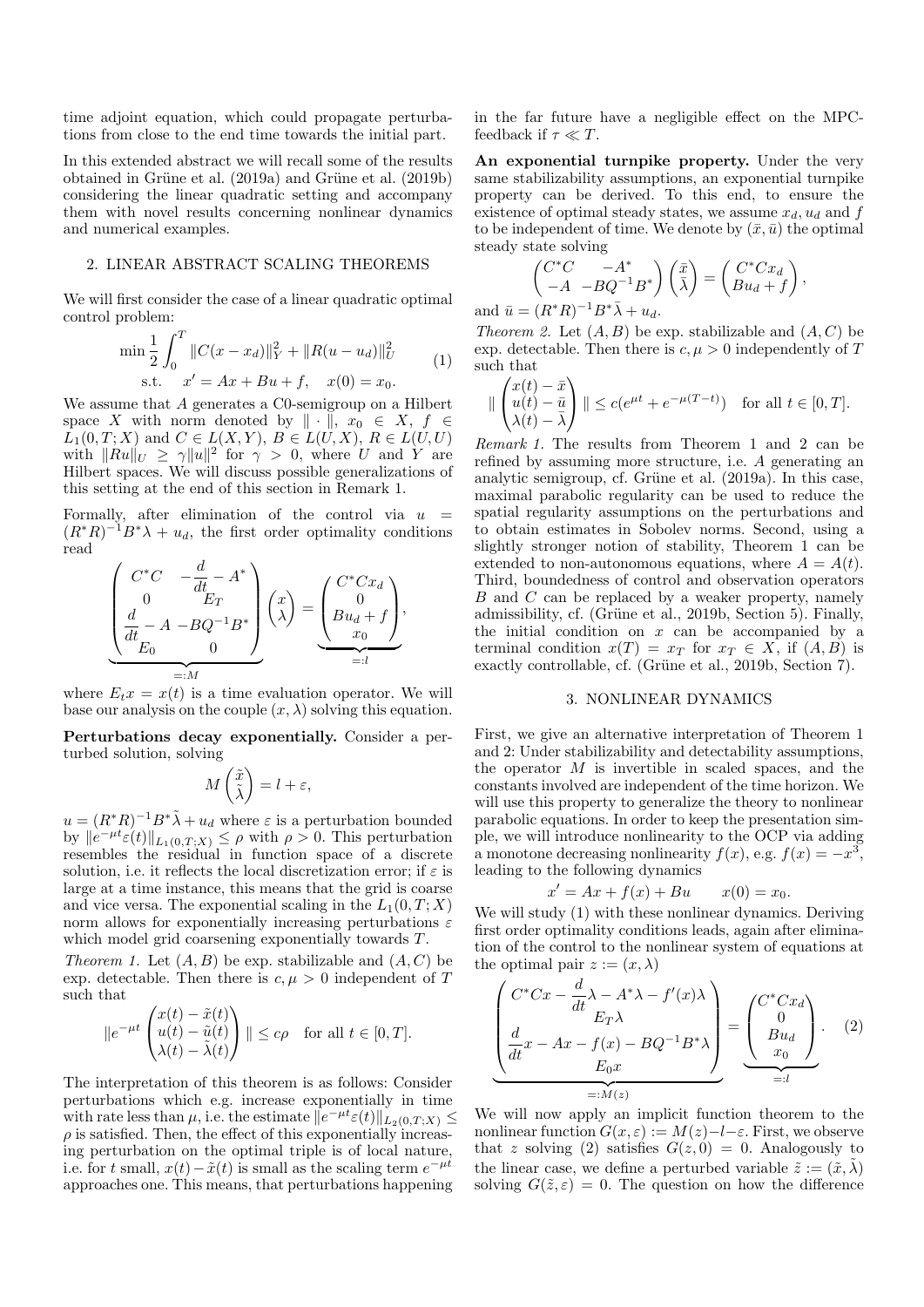$\tilde{z}-z$  depends on  $\varepsilon$  is now answered by the implicit function theorem, cf. (Zeidler, 1986, Theorem 4.B) in exponentially scaled spaces with weight  $e^{-\mu t}$  or  $\frac{1}{e^{-\mu t}+e^{-\mu(T-t)}}$  assuming stabilizability and detectability of the linearized equations. In the case of a turnpike property, the linearization point is the optimal steady state. However, to bound the influence of exponential perturbations, we would like to linearize around the exact optimal solution. As a consequence, the equation is intrinsically non-autonomous as  $\overline{A}'(x(t))$ implicitly depends on time. To this end, we assume a different stability property which also covers non-autonomous systems, introduced in Grüne et al. (2019a) under the name V-exponential stability. In a nutshell, the stability assumption for the semigroup generated by  $(A+BK)$  with feedback operator  $K$  occurring in the definition of exponential stabilizability of  $(A, B)$  is replaced by a coercivity assumption on  $-(A + BK)$  in a Sobolev space. All in all, Theorem 1 can be generalized to the nonlinear case as follows.

Theorem 3. Let  $(A + f'(x), B)$ ,  $(A + f'(x), C)$  be stabilizable in the sense of (Grüne et al.,  $2019a$ , Definition 3.6). Moreover, assume  $||e^{-\mu t} \varepsilon||_{L_2(0,T;H^{-1}(\Omega))} \leq \rho$  with  $\rho > 0$ sufficiently small, where  $\Omega$  is the spatial domain. Then there is  $\mu$ ,  $c > 0$  independent of T such that

$$
||e^{-\mu t}\begin{pmatrix} x(t) - \tilde{x}(t) \\ u(t) - \tilde{u}(t) \\ \lambda(t) - \tilde{\lambda}(t) \end{pmatrix}|| \leq c\rho \qquad \forall t \in [0, T].
$$

The analogous generalization of the turnpike property stated in Theorem 2 reads:

Theorem 4. Let  $(A'(x) + f'(x), B)$ ,  $(A'(x) + f'(x), C)$  be stabilizable in the sense of (Grüne et al., 2019a, Definition 3.6). Moreover, assume  $\| (\bar{\lambda}, x_0 - \bar{x}) \| \leq \rho$  with  $\rho > 0$ sufficiently small. Then there is  $\mu$ ,  $c > 0$  independent of T such that

$$
\|\begin{pmatrix} x(t) - \bar{x} \\ u(t) - \bar{u} \\ \lambda(t) - \bar{\lambda} \end{pmatrix}\| \le c\rho \left(e^{-\mu t} + e^{-\mu(T-t)}\right) \qquad \forall t \in [0, T].
$$

#### 4. NUMERICAL RESULTS

The theoretical results of Theorem 1 and 3 justify the use of fine grids on the implementation horizon  $[0, \tau]$  which coarsen up towards  $T$  for the solution of the underlying optimal control problems for the evaluation of the MPCfeedback law. This could be done a priori, with the downside that only qualitative results are at hand which yield no quantitative information needed for an implementation. For this reason we will use goal oriented a posteriori error estimation, cf. Meidner and Vexler (2007). This not only allows to estimate the error quantitatively, but also to estimate the error in an arbitrary measure, the so called quantity of interest (QOI). The natural quantity of interest for error estimation in an MPC-context is a truncated version of the cost function, i.e. to define the QOI via

$$
I(x, u) := \frac{1}{2} \int_0^{\tau} ||C(x - x_d)||_Y^2 + ||R(u - u_d)||_U^2.
$$
 (3)

The aim of goal oriented error estimation is now to adaptively construct time and space grids, such that the numerical solution of the OCP on these grids has a small error in the QOI, i.e.  $|I(x, u) - I(\tilde{x}, \tilde{u})|$  being small. The question we are interested in is now the following: How do the grids, being specialized for this QOI look like? Theorem 1 and 3 suggest, that in order to have a highquality MPC-feedback, i.e. to be accurate on the beginning of the horizon, the grids generated by the goal oriented error estimation are fine close to the beginning of the horizon, but not towards  $T$ . We will illustrate this property at the example of optimal control with a 2d linear heat equation on the unit square and time interval [0, 9].

$$
\min \frac{1}{2} \int_0^T \|x(t) - x_{\text{ref}}\|_{L_2(\Omega)}^2 + \alpha \|u(t)\|_{L_2(\Omega)}^2 dt, \qquad (4)
$$

$$
\dot{x} = d\Delta x + sx + u, \qquad x(0) = 0
$$

with homogeneous Dirichlet boundary conditions,  $x_{ref}$  is a time independent reference,  $d > 0$  is the heat conductivity and  $s \in \mathbb{R}$  an instability parameter.

Time refinement. We first consider adaptive time refinement for the optimal control problem (4), where we set  $\alpha = 10^{-1}$ ,  $s = 5$  and  $\tau = 0.5$ .



Fig. 2. Above: Norm of optimal state and control over time. The reference trajectory was computed on a very fine time grid. Below: Error indicators (blue) and grid points on time grid (vertical black lines) over time. Indicators for the cost function  $J(x, u)$  in the upper and indicators for truncated cost function  $I(x, u)$  in the lower plot respectively.